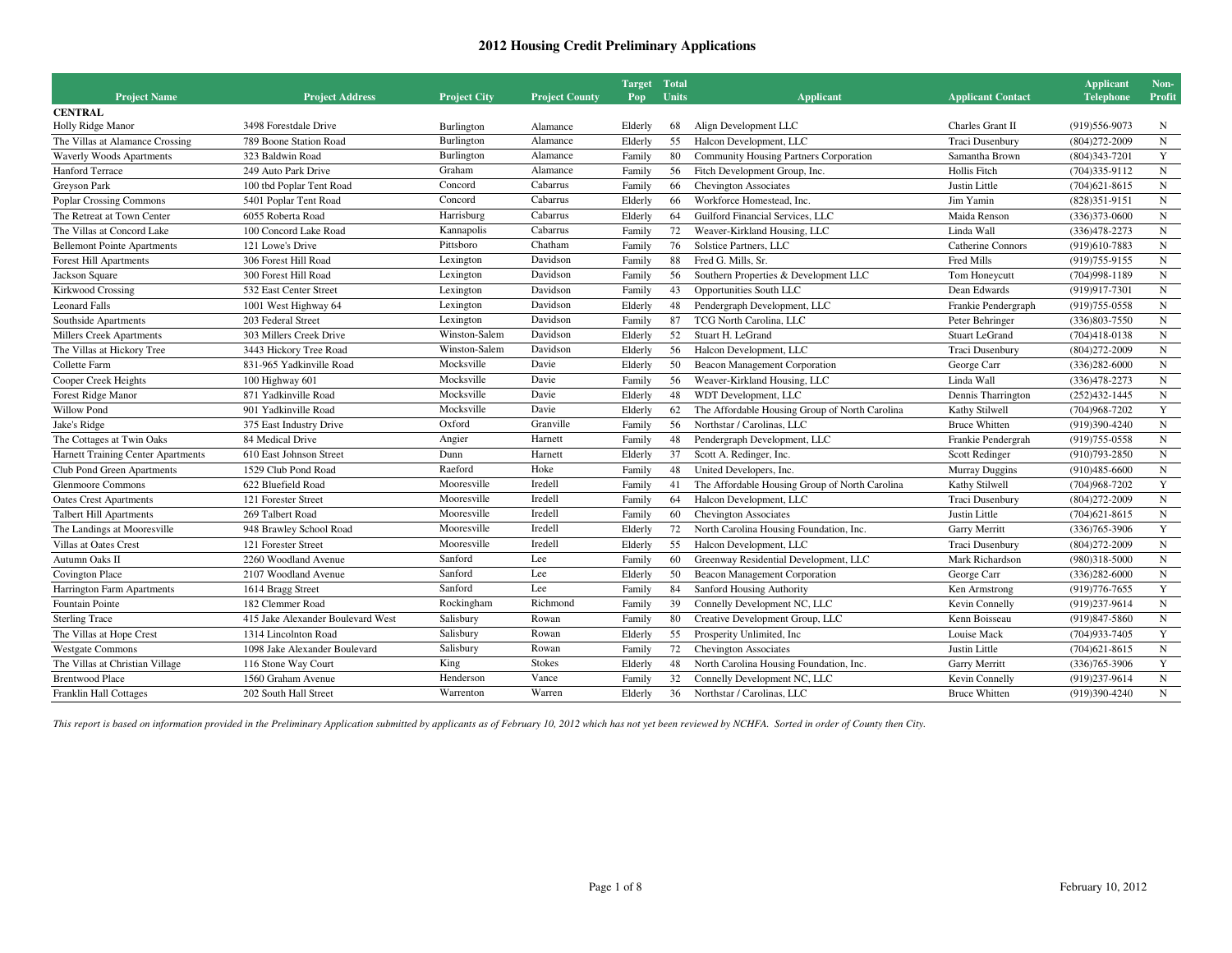|                                     |                                    |                     |                       | <b>Target</b> | <b>Total</b> |                                                |                          | <b>Applicant</b>  | Non-        |
|-------------------------------------|------------------------------------|---------------------|-----------------------|---------------|--------------|------------------------------------------------|--------------------------|-------------------|-------------|
| <b>Project Name</b>                 | <b>Project Address</b>             | <b>Project City</b> | <b>Project County</b> | Pop           | Units        | <b>Applicant</b>                               | <b>Applicant Contact</b> | <b>Telephone</b>  | Profit      |
| <b>EAST</b>                         |                                    |                     |                       |               |              |                                                |                          |                   |             |
| <b>Beaufort Spring</b>              | 1791 Live Oak Street               | Beaufort            | Carteret              | Elderly       | 48           | <b>Evergreen Construction Company</b>          | Tim Morgan               | $(919)848 - 2041$ | N           |
| Tullamore                           | 504 Professional Park Drive        | Beaufort            | Carteret              | Elderly       | 36           | East Carolina Community Development Inc.       | Keith Walker             | $(252)504-3996$   | Y           |
| <b>Edenton Place</b>                | 262 Coke Avenue                    | Edenton             | Chowan                | Family        | 50           | Lucius S. Jones and Lucius S. Jones, Jr.       | Lucius Jones             | (919)365-7196     | N           |
| Forest Edge Apartments, Phase II    | 1007 Pireway Road                  | <b>Tabor City</b>   | Columbus              | Family        | 48           | Holly L. Smith                                 | Holly Smith              | $(919)363 - 1677$ | N           |
| Copperstone Apartments              | 140 West Love Mill Road            | Whiteville          | Columbus              | Family        | 40           | Connelly Development NC, LLC                   | Kevin Connelly           | (919)237-9614     | ${\bf N}$   |
| <b>Covey Reserve Apartments</b>     | 100 Jordan Lane                    | Whiteville          | Columbus              | Elderly       | 44           | SNW, LLP                                       | Stephanie Norris         | (919) 854-7990    | ${\bf N}$   |
| <b>Addison Place</b>                | 100 Plaza Drive                    | New Bern            | Craven                | Family        | 72           | Wynnefield Properties, Inc.                    | Craig Stone              | $(336)454-6134$   | $\mathbf N$ |
| <b>Ashley Park Apartments</b>       | 3530 & 3560 Dr. M L King Boulevard | New Bern            | Craven                | Family        | 72           | Jenkins Properties Limited Partnership         | Ragan Ramsey             | (919)801-3047     | N           |
| Southerland Village Apartments      | 737 E. Southerland Street          | Wallace             | Duplin                | Family        | 48           | Landmark Asset Services, Inc.                  | Richard Angino           | $(336)714 - 8942$ | ${\bf N}$   |
| <b>Summer Tree Apartments</b>       | 1 Summer Tree Drive                | Wallace             | Duplin                | Family        | 24           | <b>HEGM</b> Corporation                        | <b>Gary Ellis</b>        | $(704)357 - 6000$ | $\mathbf N$ |
| Hunter Hill Apartment Homes         | 200 Hunter Hill Road               | Tarboro             | Edgecombe             | Family        | 56           | Holly L. Smith                                 | Holly Smith              | $(919)363 - 1677$ | $\mathbf N$ |
| Whichard's Landing                  | 1709 US Highway 258 S              | Tarboro             | Edgecombe             | Family        | 56           | Carolina Project Equities LLC                  | Alan F. Scott            | (919) 844-0444    | $\mathbf N$ |
| Park Manor                          | 601 Gregory Avenue                 | Snow Hill           | Greene                | Elderly       | 32           | Guilford Financial Services, LLC               | Maida Renson             | $(336)373-0600$   | N           |
| <b>Becker Place Apartments</b>      | 100 10th Street                    | Roanoke Rapids      | Halifax               | Elderly       | 40           | Weaver Kirkland Housing, LLC                   | Linda Wall               | $(336)478 - 2273$ | N           |
| Riverwood Haven                     | 238 Pritchard Road                 | Clayton             | Johnston              | Elderly       | 48           | Fred Smith Development Company                 | Fred Smith, Jr.          | (919) 550-8086    | $\mathbf N$ |
| Riverwood Place                     | 100 Swann Trail                    | Clayton             | Johnston              | Elderly       | 60           | TBLF Riverwood, LLC                            | <b>Sherrod Banks</b>     | (919)474-9137     | ${\bf N}$   |
| <b>Ashton Way Apartments</b>        | 88 Son Lan Parkway                 | Garner              | Johnston              | Family        | 80           | The BTR Communities Group, LLC                 | <b>Bill Scantland</b>    | $(336)460-1580$   | $\mathbf N$ |
| Cleveland Green Phase II Apartments | 152 Bratton Drive                  | Garner              | Johnston              | Family        | 40           | United Developers, Inc.                        | <b>Murray Duggins</b>    | $(910)485-6600$   | N           |
| <b>Madison Place Apartments</b>     | 100 Beaver Pond Road               | Rocky Mount         | Nash                  | Elderly       | 40           | Scott A. Redinger, Inc.                        | Scott Redinger           | $(910)793 - 2850$ | N           |
| Rocky Meadows Apartment Homes       | 1691 Northern Boulevard            | Rocky Mount         | Nash                  | Family        | 48           | Hunter C. Bourne, III                          | Hunter Bourne            | $(252)441-9252$   | ${\bf N}$   |
| <b>Lockwood Village Apartments</b>  | 4900 S. College Road               | Wilmington          | New Hanover           | Family        | 60           | SNW, LLP                                       | Stephanie Norris         | (919)854-7990     | $\mathbf N$ |
| Pine Ridge Senior Apartments        | 807 John D. Barry Drive            | Wilmington          | New Hanover           | Elderly       | 50           | Housing and Economic Opportunities             | Glenn Floyd              | $(910)341 - 7700$ | Y           |
| <b>River Forest</b>                 | 3828 Independence Boulevard        | Wilmington          | New Hanover           | Family        | 120          | Roger J Gendron                                | Roger Gendron            | $(910)509 - 4272$ | $\mathbf N$ |
| Eagle Point                         | 712 Country Club Road              | Jacksonville        | Onslow                | Family        | 68           | The Affordable Housing Group of North Carolina | Kathy Stilwell           | $(704)968 - 7202$ | Y           |
| Harris Landing Apartments           | 1256 Gumbranch Road                | Jacksonville        | Onslow                | Family        | 72           | Greenway Residential Development, LLC          | Mark Richardson          | $(980)318 - 5000$ | ${\bf N}$   |
| Powerscourt                         | 2075 Carolina Park Avenue          | Jacksonville        | Onslow                | Elderly       | 60           | East Carolina Community Development Inc.       | Keith Walker             | $(252)504-3996$   | $\mathbf Y$ |
| Heritage Trace                      | 3701 Ashbrook Drive NW             | Wilson              | Wilson                | Family        | 56           | Creative Development Group, LLC                | Kenn Boisseau            | (919) 847-5860    | N           |
| Ravenswood Apartments               | 100 Ashbrook Drive Extension       | Wilson              | Wilson                | Family        | 72           | SNW, LLP                                       | Stephanie Norris         | (919) 854-7990    | $\mathbf N$ |
| Villages at Westhaven               | 1920 Crescent Drive                | Wilson              | Wilson                | Elderly       | 40           | Pendergraph Development, LLC                   | Frankie Pendergraph      | $(919)755-0558$   | $\mathbf N$ |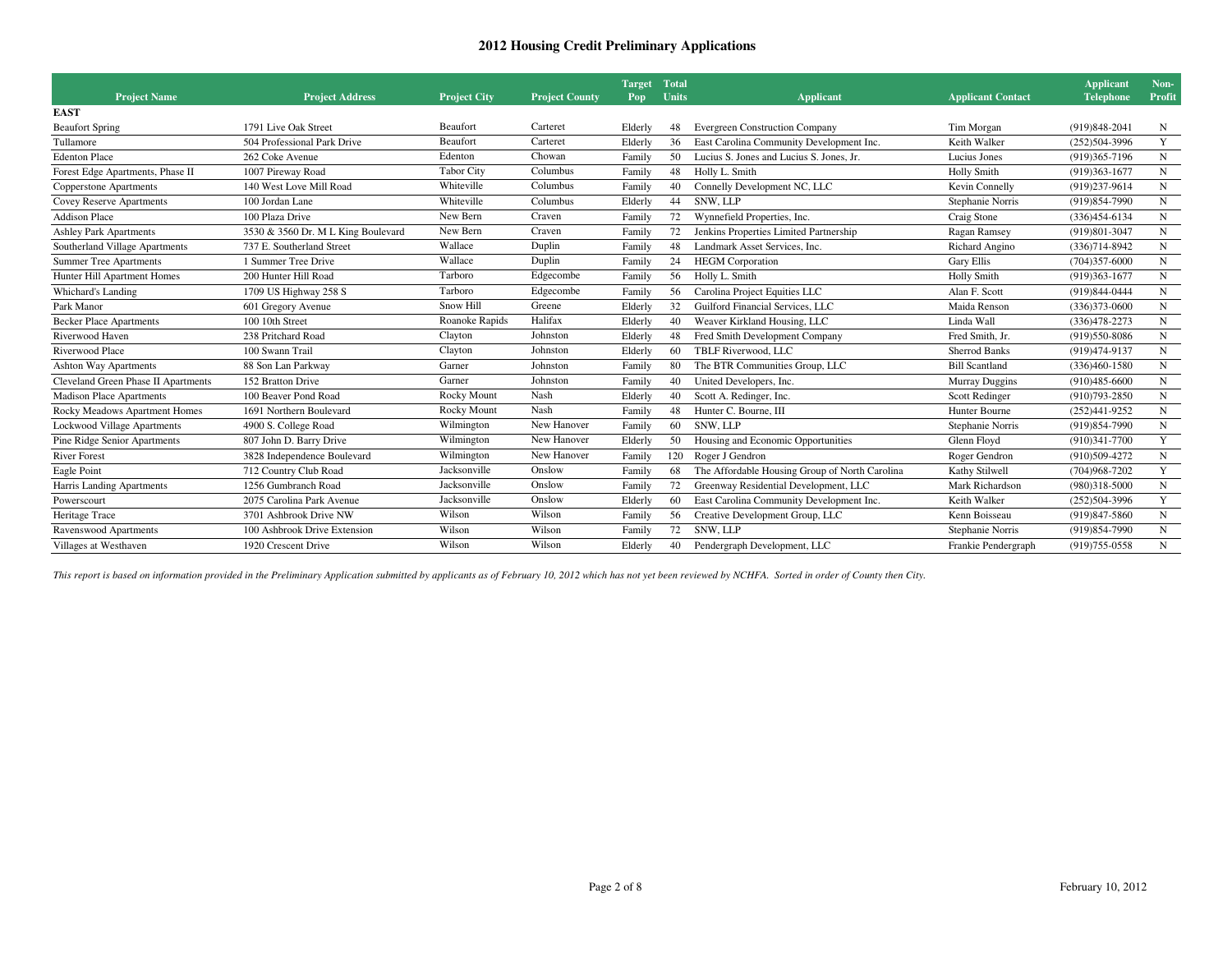| <b>Project Name</b>                  | <b>Project Address</b>          | <b>Project City</b>  | <b>Project County</b> | <b>Target</b><br>Pop | <b>Total</b><br>Units | <b>Applicant</b>                                | <b>Applicant Contact</b> | <b>Applicant</b><br><b>Telephone</b> | Non-<br>Profit |
|--------------------------------------|---------------------------------|----------------------|-----------------------|----------------------|-----------------------|-------------------------------------------------|--------------------------|--------------------------------------|----------------|
| <b>METRO</b>                         |                                 |                      |                       |                      |                       |                                                 |                          |                                      |                |
| Carmel Ridge Apartments              | 711 New Leicester Highway       | Asheville            | Buncombe              | Family               | 80                    | Greenway Residential Development, LLC           | Mark Richardson          | $(980)318 - 5000$                    | N              |
| Eagle Market Place                   | 19 Eagle Street                 | Asheville            | Buncombe              | Family               | 70                    | Mountain Housing Opportunities, Inc.            | Cindy Visnich-Weeks      | $(828)254 - 4030$                    | Y              |
| Givens Park at Gerber Village        | 2 Gerber Rd.                    | Asheville            | Buncombe              | Elderly              | 120                   | Givens Estates, Inc.                            | Teresa Stephens          | $(828)771 - 2204$                    | $\mathbf Y$    |
| Cypress Manor                        | 217 Lincoln Drive               | Fayetteville         | Cumberland            | Elderly              | 48                    | Delona Gardens/TCG United, LLC                  | <b>Murray Duggins</b>    | $(910)485 - 6600$                    | $_{\rm N}$     |
| Preiss-Steele Place                  | 500 Pickwick Trail              | Durham               | Durham                | Elderly              | 82                    | Development Ventures Incorporated               | Shannon McLean           | $(919)683 - 1551$                    | $\mathbf Y$    |
| <b>Bluebird Way</b>                  | 2013-2025 Fleming Road          | Greensboro           | Guilford              | Elderly              | 40                    | Beacon Management Corporation                   | George Carr              | $(336)282 - 6000$                    | $\mathbf N$    |
| Daniels Landing Senior Living        | 1 Girbaud Court                 | Greensboro           | Guilford              | Elderly              | 72                    | North Carolina Housing Foundation, Inc.         | Garry Merritt            | $(336)765 - 3906$                    | Y              |
| The Terrace at Rocky Knoll           | 419-499 Rocky Knoll Road        | Greensboro           | Guilford              | Family               | 48                    | <b>Beacon Management Corporation</b>            | George Carr              | $(336)282 - 6000$                    | ${\bf N}$      |
| Woodlea View                         | 2823 Randleman Road             | Greensboro           | Guilford              | Elderly              | 66                    | Scott A. Redinger, Inc.                         | Scott Redinger           | $(910)793 - 2850$                    | $\mathbf N$    |
| Park Terrace Apartments Phase III    | 885 Sharon Circle               | <b>High Point</b>    | Guilford              | Family               | 78                    | <b>Laurel Street Residential</b>                | Dionne Nelson            | $(704)561 - 5235$                    | $\mathbf N$    |
| Village View                         | 202 Ragsdale Road               | Jamestown            | Guilford              | Elderly              | 47                    | Beacon Management Corporation                   | George Carr              | $(336)282 - 6000$                    | $\mathbf N$    |
| <b>Boulevard Phase II</b>            | 1620 Brooksvale Street          | Charlotte            | Mecklenburg           | Family               | 74                    | Laurel Street Residential                       | Dionne Nelson            | $(704)561 - 5235$                    | $\mathbf N$    |
| Callabridge Landings                 | 4604 Polo Gate Boulevard        | Charlotte            | Mecklenburg           | Elderly              | 64                    | North Carolina Housing Foundation, Inc.         | Garry Merritt            | $(336)765 - 3906$                    | Y              |
| Catawba Senior Housing               | 380 Mt. Holly Huntersville Road | Charlotte            | Mecklenburg           | Elderly              | 62                    | Charlotte-Mecklenburg Housing Partnership, Inc. | Patricia Garrett         | $(704)342-0933$                      | Y              |
| <b>Idlewild Pointe</b>               | 7838 Idlewild Road              | Charlotte            | Mecklenburg           | Family               | 30                    | Opportunities South LLC                         | Dean Edwards             | (919)917-7301                        | $_{\rm N}$     |
| <b>Mallard Creek Seniors</b>         | 6520 Mallard Creek Road         | Charlotte            | Mecklenburg           | Elderly              | 120                   | WP East Development Enterprises                 | <b>Bernard Felder</b>    | $(704)332 - 8995$                    | $_{\rm N}$     |
| Mercury at the Mills                 | 3323 North Davidson Street      | Charlotte            | Mecklenburg           | Family               | 39                    | The Community Builders, Inc.                    | Rosa Estrada             | $(202)552 - 2511$                    | Y              |
| Northlake Senior Apartments          | 9523 Forest Drive               | Charlotte            | Mecklenburg           | Elderly              | 71                    | Carolina Project Equities LLC                   | Alan F. Scott            | (919)844-0444                        | ${\bf N}$      |
| Sardis Senior Apartments             | 100 Nolley Court                | Charlotte            | Mecklenburg           | Elderly              | 64                    | Creative Development Group, LLC                 | Kenn Boisseau            | $(919)847 - 5860$                    | $\mathbf N$    |
| Wesley Heights Senior Housing        | 200 Wesley Heights Way          | Charlotte            | Mecklenburg           | Elderly              | 40                    | Charlotte-Mecklenburg Housing Partnership, Inc. | Patricia Garrett         | $(704)342-0933$                      | Y              |
| <b>Westerly Oaks Apartments</b>      | 2509 Westerly Hills Drive       | Charlotte            | Mecklenburg           | Elderly              | 84                    | Greenway Residential Development, LLC           | Mark Richardson          | $(980)318 - 5000$                    | $\mathbf N$    |
| Zachariah Alexander Seniors          | 1401 North Allen Street         | Charlotte            | Mecklenburg           | Elderly              | 60                    | Zachariah Alexander CDC                         | <b>Timothy Lewis</b>     | $(704)332 - 8995$                    | Y              |
| <b>Willow Creek</b>                  | 3451 Davis Drive                | Cary                 | Wake                  | Elderly              | 53                    | DHIC, Inc.                                      | Natalie Britt            | (919) 832-4345                       | Y              |
| <b>Timber Spring</b>                 | 106 Taunton Court               | Garner               | Wake                  | Elderly              | 48                    | <b>Evergreen Construction Company</b>           | Tim Morgan               | (919) 848-2041                       | $\mathbf N$    |
| Holly Woods at Sunset Lake           | 4011 Lassiter Road              | <b>Holly Springs</b> | Wake                  | Family               | 64                    | Halcon Development, LLC                         | Traci Dusenbury          | $(804)272 - 2009$                    | $\mathbf N$    |
| <b>Brighton Pointe</b>               | 3100 Forestville Road           | Raleigh              | Wake                  | Family               | 96                    | Carolina Project Equities LLC                   | Alan Scott               | (919)844-0444                        | ${\bf N}$      |
| Camden Glen                          | 2904 Tryon Road                 | Raleigh              | Wake                  | Family               | 48                    | DHIC. Inc.                                      | Natalie Britt            | (919) 832-4345                       | Y              |
| <b>Fayetteville Place</b>            | 111 West Lee Street             | Raleigh              | Wake                  | Elderly              | 90                    | Capitol Area Developments, Inc.                 | Steve Beam               | $(919)508-1300$                      | Y              |
| Poyner Trace at Triangle Town Center | 4000 Sumner Boulevard           | Raleigh              | Wake                  | Family               | 120                   | Creative Development Group, LLC                 | Kenn Boisseau            | (919)847-5860                        | N              |
| Capstone Villas                      | 4950 Burlington Mills Road      | Rolesville           | Wake                  | Family               | 72                    | Jenkins Properties Limited Partnership          | Ragan Ramsey             | (919)801-3047                        | $\,$ N         |
| <b>Granite Falls Apartments</b>      | 6470 Rogers Road                | Rolesville           | Wake                  | Family               | 72                    | Granite Falls LLC                               | <b>Gary Ellis</b>        | $(704)357-6000$                      | $\mathbf N$    |
| <b>Huntington Spring</b>             | 800 Meadow Flowers Avenue       | <b>Wake Forest</b>   | Wake                  | Elderly              | 84                    | <b>Evergreen Construction Company</b>           | Tim Morgan               | $(919)848 - 2041$                    | $\mathbf N$    |
| Whitehall                            | 353 E. Fourth Street            | Wendell              | Wake                  | Elderly              | 24                    | Lucius S. Jones & Lucius S. Jones, Jr.          | Lucius Jones             | (919)365-7196                        | $\mathbf N$    |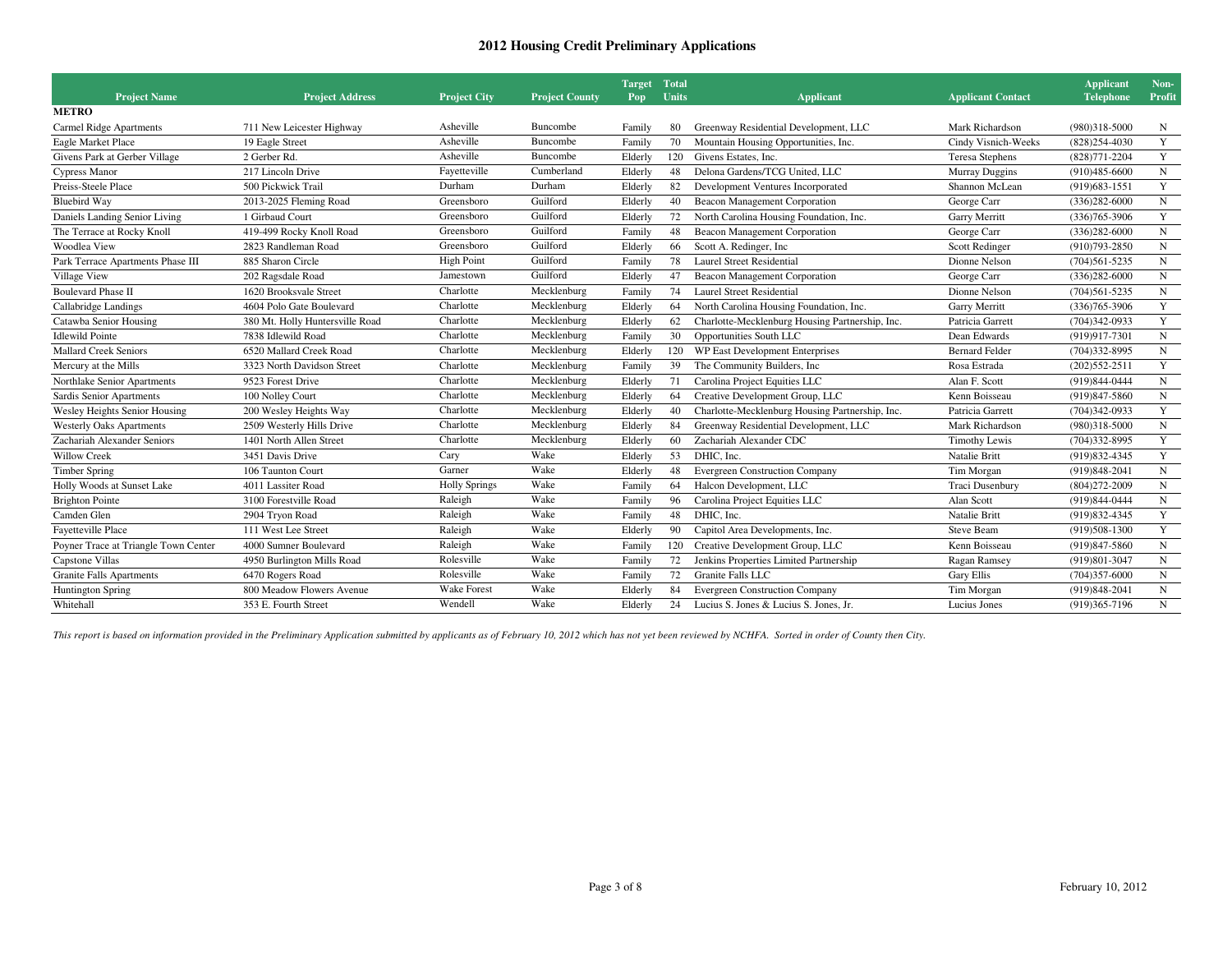| <b>Project Name</b><br><b>Project Address</b><br><b>Project City</b><br><b>Project County</b><br>Units<br><b>Applicant Contact</b><br>Pop<br><b>Applicant</b><br><b>WEST</b><br>Burke<br>Greystone Lodge<br>405 E. Meeting Street<br>Morganton<br>Elderly<br>45<br>Beacon Management Corporation<br>George Carr<br>Hudson<br>Caldwell<br>40<br>Weaver-Kirkland Housing, LLC<br>Kirkwood Grove<br>100 Pine Mountain Road<br>Family<br>Linda Wall<br>Lenoir<br>Caldwell<br>The Terraces at Lower Creek<br>938 Seehorn Street<br>64<br>Workforce Homestead, Inc.<br>Jim Yamin<br>Family<br>Hickory<br>Catawba<br><b>Grayson Elderly Housing</b><br>2800 16th Street NE<br>Elderly<br>Grayson Housing Associates, LLC<br>84<br>David Pressly<br>Hickory<br>1940 Robinson Road<br>Catawba<br>48<br>Valley Arbor<br>Family<br>Pendergraph Development, LLC<br>Frankie Pendergraph<br>Hickory<br>Catawba<br>50<br>Viewmont Square Court<br>1420 4th Street Drive NW<br>Elderly<br>Opportunities South LLC<br>Dean Edwards<br>Cleveland<br>Kings Mountain<br>Cambridge Oaks<br>56<br>Greenway Residential Development, LLC<br>759 East King Street<br>Family<br>Mark Richardson<br>Cleveland<br>Kings Mountain<br>54<br>TCG North Carolina, LLC<br>Carlisle at Kings Mountain<br>227 Kings Mountain Boulevard<br>Family<br>Peter Behringer<br>Shelby<br>Cleveland<br>48<br>Alexandria Place<br>1019 Gantt Street Ext<br>Elderly<br>Pendergraph Development, LLC<br>Frankie Pendergraph<br>Shelby<br>Cleveland<br>51<br>McBrayer Village<br>306 McBrayer Street<br>Elderly<br>WDT Development, LLC<br>Dennis Tharrington<br>Belmont<br>Gaston<br>64<br><b>Autumn Woods Apartments</b><br>6312 Wilkenson Blvd.<br>Family<br>Prosperity Unlimited, Inc.<br>Louise Mack<br>Belmont<br>Gaston<br>72<br>Laurel Street Residential<br>Montcross Seniors<br>Elderly<br>Dionne Nelson | <b>Applicant</b><br>Non-<br><b>Telephone</b><br>Profit |
|----------------------------------------------------------------------------------------------------------------------------------------------------------------------------------------------------------------------------------------------------------------------------------------------------------------------------------------------------------------------------------------------------------------------------------------------------------------------------------------------------------------------------------------------------------------------------------------------------------------------------------------------------------------------------------------------------------------------------------------------------------------------------------------------------------------------------------------------------------------------------------------------------------------------------------------------------------------------------------------------------------------------------------------------------------------------------------------------------------------------------------------------------------------------------------------------------------------------------------------------------------------------------------------------------------------------------------------------------------------------------------------------------------------------------------------------------------------------------------------------------------------------------------------------------------------------------------------------------------------------------------------------------------------------------------------------------------------------------------------------------------------------------------------------------------------------------------------------------------------------|--------------------------------------------------------|
|                                                                                                                                                                                                                                                                                                                                                                                                                                                                                                                                                                                                                                                                                                                                                                                                                                                                                                                                                                                                                                                                                                                                                                                                                                                                                                                                                                                                                                                                                                                                                                                                                                                                                                                                                                                                                                                                      |                                                        |
|                                                                                                                                                                                                                                                                                                                                                                                                                                                                                                                                                                                                                                                                                                                                                                                                                                                                                                                                                                                                                                                                                                                                                                                                                                                                                                                                                                                                                                                                                                                                                                                                                                                                                                                                                                                                                                                                      | $(336)282 - 6000$<br>N                                 |
|                                                                                                                                                                                                                                                                                                                                                                                                                                                                                                                                                                                                                                                                                                                                                                                                                                                                                                                                                                                                                                                                                                                                                                                                                                                                                                                                                                                                                                                                                                                                                                                                                                                                                                                                                                                                                                                                      | $\mathbf N$<br>$(336)478 - 2273$                       |
|                                                                                                                                                                                                                                                                                                                                                                                                                                                                                                                                                                                                                                                                                                                                                                                                                                                                                                                                                                                                                                                                                                                                                                                                                                                                                                                                                                                                                                                                                                                                                                                                                                                                                                                                                                                                                                                                      | $(828)351-9151$<br>$\mathbf N$                         |
|                                                                                                                                                                                                                                                                                                                                                                                                                                                                                                                                                                                                                                                                                                                                                                                                                                                                                                                                                                                                                                                                                                                                                                                                                                                                                                                                                                                                                                                                                                                                                                                                                                                                                                                                                                                                                                                                      | $(704)872 - 1000$<br>$\mathbf N$                       |
|                                                                                                                                                                                                                                                                                                                                                                                                                                                                                                                                                                                                                                                                                                                                                                                                                                                                                                                                                                                                                                                                                                                                                                                                                                                                                                                                                                                                                                                                                                                                                                                                                                                                                                                                                                                                                                                                      | ${\bf N}$<br>(919) 755-0558                            |
|                                                                                                                                                                                                                                                                                                                                                                                                                                                                                                                                                                                                                                                                                                                                                                                                                                                                                                                                                                                                                                                                                                                                                                                                                                                                                                                                                                                                                                                                                                                                                                                                                                                                                                                                                                                                                                                                      | $_{\rm N}$<br>(919)917-7301                            |
|                                                                                                                                                                                                                                                                                                                                                                                                                                                                                                                                                                                                                                                                                                                                                                                                                                                                                                                                                                                                                                                                                                                                                                                                                                                                                                                                                                                                                                                                                                                                                                                                                                                                                                                                                                                                                                                                      | $\mathbf N$<br>$(980)318 - 5000$                       |
|                                                                                                                                                                                                                                                                                                                                                                                                                                                                                                                                                                                                                                                                                                                                                                                                                                                                                                                                                                                                                                                                                                                                                                                                                                                                                                                                                                                                                                                                                                                                                                                                                                                                                                                                                                                                                                                                      | $_{\rm N}$<br>$(336)803 - 9550$                        |
|                                                                                                                                                                                                                                                                                                                                                                                                                                                                                                                                                                                                                                                                                                                                                                                                                                                                                                                                                                                                                                                                                                                                                                                                                                                                                                                                                                                                                                                                                                                                                                                                                                                                                                                                                                                                                                                                      | ${\bf N}$<br>$(919)755-0558$                           |
|                                                                                                                                                                                                                                                                                                                                                                                                                                                                                                                                                                                                                                                                                                                                                                                                                                                                                                                                                                                                                                                                                                                                                                                                                                                                                                                                                                                                                                                                                                                                                                                                                                                                                                                                                                                                                                                                      | $(252)432 - 1445$<br>${\bf N}$                         |
|                                                                                                                                                                                                                                                                                                                                                                                                                                                                                                                                                                                                                                                                                                                                                                                                                                                                                                                                                                                                                                                                                                                                                                                                                                                                                                                                                                                                                                                                                                                                                                                                                                                                                                                                                                                                                                                                      | Y<br>(704) 933-7405                                    |
| 700 Hawley Avenue                                                                                                                                                                                                                                                                                                                                                                                                                                                                                                                                                                                                                                                                                                                                                                                                                                                                                                                                                                                                                                                                                                                                                                                                                                                                                                                                                                                                                                                                                                                                                                                                                                                                                                                                                                                                                                                    | $\mathbf N$<br>$(704)561 - 5235$                       |
| Belmont<br>Gaston<br>Villas at Autumn Retreat<br>6312 Wilkinson Boulevard<br>Elderly<br>55<br>Prosperity Unlimited, Inc.<br>Louise Mack                                                                                                                                                                                                                                                                                                                                                                                                                                                                                                                                                                                                                                                                                                                                                                                                                                                                                                                                                                                                                                                                                                                                                                                                                                                                                                                                                                                                                                                                                                                                                                                                                                                                                                                              | $\mathbf Y$<br>$(704)933 - 7405$                       |
| Dallas<br>Gaston<br>103<br>1478 Lower Dallas Hwy<br>Family<br>Fred G. Mills, Sr.<br>Fred Mills<br>Long Creek Apartments                                                                                                                                                                                                                                                                                                                                                                                                                                                                                                                                                                                                                                                                                                                                                                                                                                                                                                                                                                                                                                                                                                                                                                                                                                                                                                                                                                                                                                                                                                                                                                                                                                                                                                                                              | ${\bf N}$<br>(919) 755-9155                            |
| Gaston<br>Gastonia<br>80<br><b>Crest View Apartments</b><br>306 Bolding Street<br>Family<br>Urquhart Development, LLC<br>Thomas Urquhart                                                                                                                                                                                                                                                                                                                                                                                                                                                                                                                                                                                                                                                                                                                                                                                                                                                                                                                                                                                                                                                                                                                                                                                                                                                                                                                                                                                                                                                                                                                                                                                                                                                                                                                             | $_{\rm N}$<br>$(919)829-1801$                          |
| Waynesville<br>Haywood<br>Elderly<br>53<br>Historic Haywood Hospital<br>1230 North Main Street<br>Fitch Development Group, Inc.<br>Hollis Fitch                                                                                                                                                                                                                                                                                                                                                                                                                                                                                                                                                                                                                                                                                                                                                                                                                                                                                                                                                                                                                                                                                                                                                                                                                                                                                                                                                                                                                                                                                                                                                                                                                                                                                                                      | $\mathbf N$<br>$(704)335-9112$                         |
| Waynesville<br>Haywood<br>Veranda at Junaluska<br>29 Jule Noland Drive<br>Elderly<br>100<br>Shelter Investments Development Corporation<br>Ned Fowler                                                                                                                                                                                                                                                                                                                                                                                                                                                                                                                                                                                                                                                                                                                                                                                                                                                                                                                                                                                                                                                                                                                                                                                                                                                                                                                                                                                                                                                                                                                                                                                                                                                                                                                | ${\bf N}$<br>$(828)264 - 6683$                         |
| Fletcher<br>31 & 53 Blake Road<br>Henderson<br>64<br>Family<br>The Housing Assistance Corporation<br>Hugh Lipham<br><b>Braeburn Apartments</b>                                                                                                                                                                                                                                                                                                                                                                                                                                                                                                                                                                                                                                                                                                                                                                                                                                                                                                                                                                                                                                                                                                                                                                                                                                                                                                                                                                                                                                                                                                                                                                                                                                                                                                                       | Y<br>$(828)692 - 4744$                                 |
| Sylva<br>Jackson<br>44<br>Summer's Grove<br>200 Connor Road<br>Elderly<br><b>HEGM</b> Corporation<br>Mel Melton                                                                                                                                                                                                                                                                                                                                                                                                                                                                                                                                                                                                                                                                                                                                                                                                                                                                                                                                                                                                                                                                                                                                                                                                                                                                                                                                                                                                                                                                                                                                                                                                                                                                                                                                                      | $(704)357 - 6000$<br>$\mathbf N$                       |
| Franklin<br>Macon<br>568 Roller Mill Road<br>60<br>Fitch Development Group, Inc.<br>Hollis Fitch<br>Westgate Terrace<br>Family                                                                                                                                                                                                                                                                                                                                                                                                                                                                                                                                                                                                                                                                                                                                                                                                                                                                                                                                                                                                                                                                                                                                                                                                                                                                                                                                                                                                                                                                                                                                                                                                                                                                                                                                       | $\mathbf N$<br>$(704)335-9112$                         |
| McDowell<br>301 Mill Road<br>Marion<br>48<br>Halcon Development, LLC<br><b>Grandview Ridge Apartments</b><br>Family<br>Traci Dusenbury                                                                                                                                                                                                                                                                                                                                                                                                                                                                                                                                                                                                                                                                                                                                                                                                                                                                                                                                                                                                                                                                                                                                                                                                                                                                                                                                                                                                                                                                                                                                                                                                                                                                                                                               | $(804)272 - 2009$<br>$_{\rm N}$                        |
| McDowell<br>Marion<br>480 US 70 West<br>Phillip's Ridge<br>Family<br>56<br>Southern Properties & Development LLC<br>Tom Honeycutt                                                                                                                                                                                                                                                                                                                                                                                                                                                                                                                                                                                                                                                                                                                                                                                                                                                                                                                                                                                                                                                                                                                                                                                                                                                                                                                                                                                                                                                                                                                                                                                                                                                                                                                                    | ${\bf N}$<br>$(704)998-1189$                           |
| Spindale<br>Rutherford<br>56<br><b>Sterling Oaks Apartments</b><br>144 St. Helena Drive<br>Family<br>Solstice Partners, LLC<br>Catherine Connors                                                                                                                                                                                                                                                                                                                                                                                                                                                                                                                                                                                                                                                                                                                                                                                                                                                                                                                                                                                                                                                                                                                                                                                                                                                                                                                                                                                                                                                                                                                                                                                                                                                                                                                     | ${\bf N}$<br>(919)380-0446                             |
| Rutherford<br>Spindale<br>Elderly<br>50<br>The Affordable Housing Group of North Carolina<br>Timber Ridge<br>144 Sims Street<br>Kathy Stilwell                                                                                                                                                                                                                                                                                                                                                                                                                                                                                                                                                                                                                                                                                                                                                                                                                                                                                                                                                                                                                                                                                                                                                                                                                                                                                                                                                                                                                                                                                                                                                                                                                                                                                                                       | $\mathbf Y$<br>$(704)968 - 7202$                       |
| Mount Airy<br>Surry<br><b>Edgewood Place</b><br>1510 Edgewood Drive<br>Family<br>56<br>Wynnefield Properties, Inc.<br>Craig Stone                                                                                                                                                                                                                                                                                                                                                                                                                                                                                                                                                                                                                                                                                                                                                                                                                                                                                                                                                                                                                                                                                                                                                                                                                                                                                                                                                                                                                                                                                                                                                                                                                                                                                                                                    | $\mathbf N$<br>$(336)454-6134$                         |
| Wilkes<br>Wilkesboro<br>100 Gateway Avenue<br>Family<br>64<br>Wynnefield Properties, Inc.<br>Craig Stone<br>Covington Way                                                                                                                                                                                                                                                                                                                                                                                                                                                                                                                                                                                                                                                                                                                                                                                                                                                                                                                                                                                                                                                                                                                                                                                                                                                                                                                                                                                                                                                                                                                                                                                                                                                                                                                                            | $(336)454-6134$<br>$_{\rm N}$                          |
| <b>REHAB</b>                                                                                                                                                                                                                                                                                                                                                                                                                                                                                                                                                                                                                                                                                                                                                                                                                                                                                                                                                                                                                                                                                                                                                                                                                                                                                                                                                                                                                                                                                                                                                                                                                                                                                                                                                                                                                                                         |                                                        |
| Cabarrus<br>DHIC, Inc.<br>Royal Oak Gardens<br>1760 Citadel Court<br>Kannapolis<br>100<br>Natalie Britt<br>Family                                                                                                                                                                                                                                                                                                                                                                                                                                                                                                                                                                                                                                                                                                                                                                                                                                                                                                                                                                                                                                                                                                                                                                                                                                                                                                                                                                                                                                                                                                                                                                                                                                                                                                                                                    | Y<br>(919) 832-4345                                    |
| Lenoir<br>Caldwell<br>70<br>DG 2012 Partners, LLC<br>226 Wilson Street NW<br>Family<br>Gaye Morgan<br>Summit Apartments                                                                                                                                                                                                                                                                                                                                                                                                                                                                                                                                                                                                                                                                                                                                                                                                                                                                                                                                                                                                                                                                                                                                                                                                                                                                                                                                                                                                                                                                                                                                                                                                                                                                                                                                              | $(336)231 - 8125$<br>${\bf N}$                         |
| Siler City<br>Chatham<br>32<br>Danny Ellis<br>North Glen Apartments<br>1221 West 11th. Street<br>Family<br><b>HEGM</b> Corporation                                                                                                                                                                                                                                                                                                                                                                                                                                                                                                                                                                                                                                                                                                                                                                                                                                                                                                                                                                                                                                                                                                                                                                                                                                                                                                                                                                                                                                                                                                                                                                                                                                                                                                                                   | $(704)357 - 6000$<br>$\mathbf N$                       |
| Guilford<br>Greensboro<br>44<br>200 Berryman Street<br>Family<br>Affordable Housing Management, Inc.<br>David Levy<br>Berryman Square                                                                                                                                                                                                                                                                                                                                                                                                                                                                                                                                                                                                                                                                                                                                                                                                                                                                                                                                                                                                                                                                                                                                                                                                                                                                                                                                                                                                                                                                                                                                                                                                                                                                                                                                | Y<br>$(336)273-0868$                                   |
| Raeford<br>Hoke<br>Countryside Apartments<br>137 Chilton Drive<br>Family<br>40<br>Partnership Property Management<br>Sandy Lucas                                                                                                                                                                                                                                                                                                                                                                                                                                                                                                                                                                                                                                                                                                                                                                                                                                                                                                                                                                                                                                                                                                                                                                                                                                                                                                                                                                                                                                                                                                                                                                                                                                                                                                                                     | ${\bf N}$<br>$(336)544 - 2300$                         |
| 50<br>203 North Wooten Street<br>LaGrange<br>Lenoir<br>Family<br>LaGrange Partners, LLC<br>LaGrange Village Apartments<br>Gaye Morgan                                                                                                                                                                                                                                                                                                                                                                                                                                                                                                                                                                                                                                                                                                                                                                                                                                                                                                                                                                                                                                                                                                                                                                                                                                                                                                                                                                                                                                                                                                                                                                                                                                                                                                                                | ${\bf N}$<br>$(336)231 - 8125$                         |
| Charlotte<br>Mecklenburg<br><b>Midland Commons</b><br>2457 Midland Avenue<br>Elderly<br>60<br><b>National Church Residences</b><br>Sarah-Elizabeth Langord                                                                                                                                                                                                                                                                                                                                                                                                                                                                                                                                                                                                                                                                                                                                                                                                                                                                                                                                                                                                                                                                                                                                                                                                                                                                                                                                                                                                                                                                                                                                                                                                                                                                                                           | Y<br>$(404)788-0528$                                   |
| New Hanover<br>77<br>410 N. 11th Street<br>Wilmington<br>Family<br>Wilmington Housing Authority<br>Rankin Terrace Apartments<br>Glenn Floyd                                                                                                                                                                                                                                                                                                                                                                                                                                                                                                                                                                                                                                                                                                                                                                                                                                                                                                                                                                                                                                                                                                                                                                                                                                                                                                                                                                                                                                                                                                                                                                                                                                                                                                                          | ${\bf N}$<br>$(910)341 - 7700$                         |
| Richmond<br>135 Lady Mary Lane<br>Rockingham<br>Family<br>60<br>Sandy Lucas<br>The Pines Apartments<br>Partnership Property Management                                                                                                                                                                                                                                                                                                                                                                                                                                                                                                                                                                                                                                                                                                                                                                                                                                                                                                                                                                                                                                                                                                                                                                                                                                                                                                                                                                                                                                                                                                                                                                                                                                                                                                                               | $\mathbf N$<br>$(336)544 - 2300$                       |
| Lumberton<br>Robeson<br>48<br>Apartments of Lumberton<br>2124 East 7th Street<br>Family<br>Jenkins Properties Limited Partnership<br>Ragan Ramsey                                                                                                                                                                                                                                                                                                                                                                                                                                                                                                                                                                                                                                                                                                                                                                                                                                                                                                                                                                                                                                                                                                                                                                                                                                                                                                                                                                                                                                                                                                                                                                                                                                                                                                                    | ${\bf N}$<br>(919) 801-3047                            |
| <b>Walnut Cove</b><br><b>Stokes</b><br>24<br>Heritage Apartments<br>124 Heritage Drive<br>Family<br>The Flatiron Group, Inc.<br>Hollis Fitch                                                                                                                                                                                                                                                                                                                                                                                                                                                                                                                                                                                                                                                                                                                                                                                                                                                                                                                                                                                                                                                                                                                                                                                                                                                                                                                                                                                                                                                                                                                                                                                                                                                                                                                         | $_{\rm N}$<br>$(704)335-9112$                          |
| Wilkes<br>North Wilkesboro<br><b>Wilkes Tower Apartments</b><br>830 Main Street<br>Elderly<br>72<br>Community Housing Concepts, Inc.<br>Hud Karshmer                                                                                                                                                                                                                                                                                                                                                                                                                                                                                                                                                                                                                                                                                                                                                                                                                                                                                                                                                                                                                                                                                                                                                                                                                                                                                                                                                                                                                                                                                                                                                                                                                                                                                                                 |                                                        |
| Wilson<br>Wilson<br>58<br>C Bruce Rose Plaza<br>213 Broad Street<br>Elderly<br>TCG North Carolina, LLC<br>Peter Behringer                                                                                                                                                                                                                                                                                                                                                                                                                                                                                                                                                                                                                                                                                                                                                                                                                                                                                                                                                                                                                                                                                                                                                                                                                                                                                                                                                                                                                                                                                                                                                                                                                                                                                                                                            | Y<br>$(303)322 - 8888$                                 |
| Wilson<br>Wilson<br>1602 Kincaid Avenue<br>100<br>Affordable Housing Partners, Inc.<br><b>Crescent Gardens Apartments</b><br>Family<br>Jeffrey Lyon                                                                                                                                                                                                                                                                                                                                                                                                                                                                                                                                                                                                                                                                                                                                                                                                                                                                                                                                                                                                                                                                                                                                                                                                                                                                                                                                                                                                                                                                                                                                                                                                                                                                                                                  | $\mathbf N$<br>$(336)803 - 7550$                       |
| <b>TAX EXEMPT BOND</b>                                                                                                                                                                                                                                                                                                                                                                                                                                                                                                                                                                                                                                                                                                                                                                                                                                                                                                                                                                                                                                                                                                                                                                                                                                                                                                                                                                                                                                                                                                                                                                                                                                                                                                                                                                                                                                               | $_{\rm N}$<br>$(910)256-6600$                          |
| Charlotte<br>Mecklenburg<br>$(202)552 - 2511$<br>3327 North Davidson Street<br>The Community Builders, Inc.<br>Rosa Estrada<br>Mecklenburg Mill Apartments<br>Family<br>54                                                                                                                                                                                                                                                                                                                                                                                                                                                                                                                                                                                                                                                                                                                                                                                                                                                                                                                                                                                                                                                                                                                                                                                                                                                                                                                                                                                                                                                                                                                                                                                                                                                                                           |                                                        |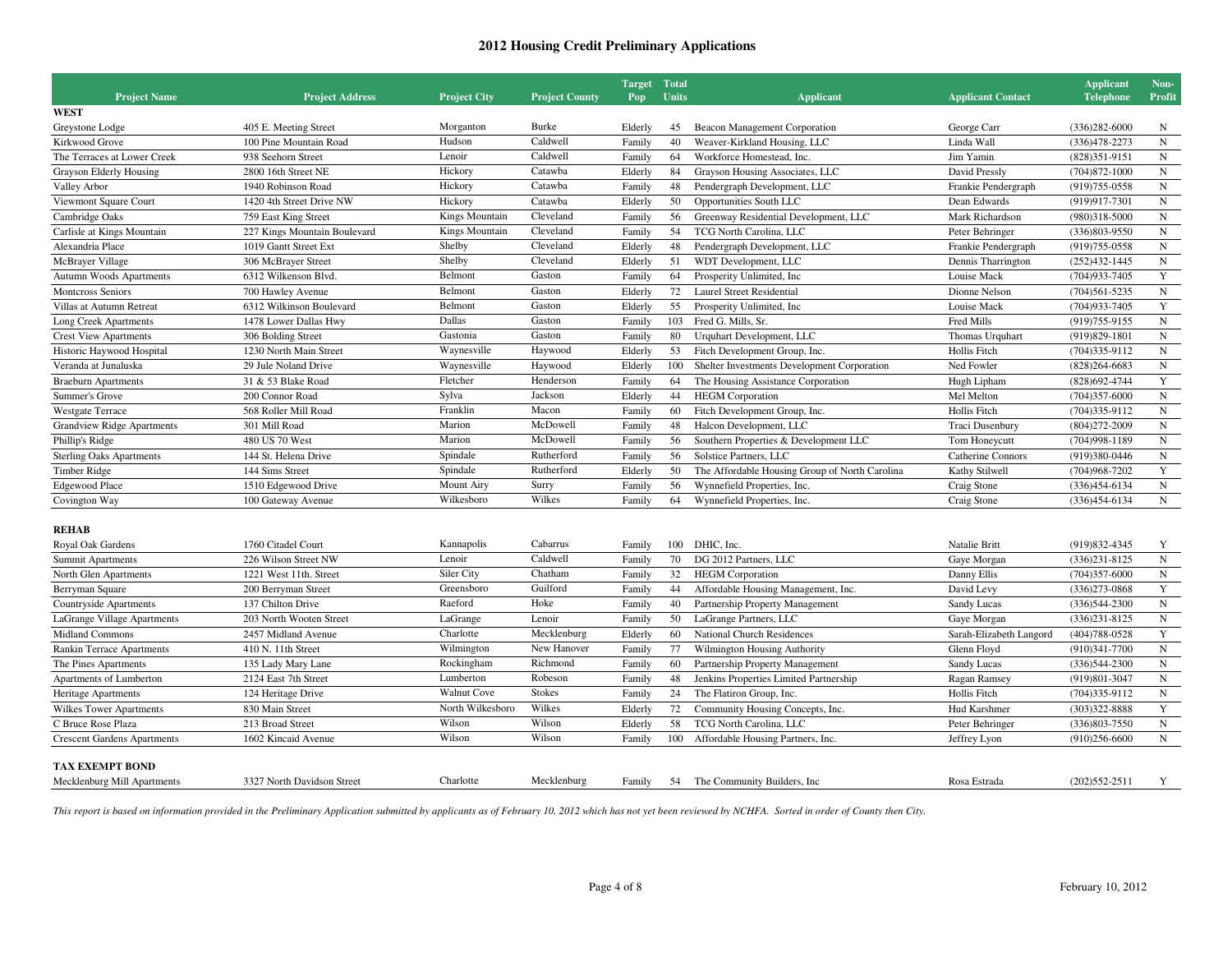|                                    |                     |                       | <b>Total</b> |                                                |                          | Non-        |                                    | Federal        |              | Self Credits per |
|------------------------------------|---------------------|-----------------------|--------------|------------------------------------------------|--------------------------|-------------|------------------------------------|----------------|--------------|------------------|
| <b>Project Name</b>                | <b>Project City</b> | <b>Project County</b> | <b>Units</b> | <b>Applicant</b>                               | <b>Applicant Contact</b> | Profit      | <b>RPP Request</b>                 | <b>Credits</b> | <b>Score</b> | Unit             |
| <b>CENTRAL</b>                     |                     |                       |              |                                                |                          |             | <b>Estimated Credits Available</b> | 4,604,000      |              |                  |
| <b>Forest Hill Apartments</b>      | Lexington           | Davidson              | 88           | Fred G. Mills, Sr.                             | <b>Fred Mills</b>        | N           | 400,000                            | 794,999        | 60           | 9,034            |
| <b>Millers Creek Apartments</b>    | Winston-Salem       | Davidson              | 52           | Stuart H. LeGrand                              | <b>Stuart LeGrand</b>    | N           | 656,750                            | 471,325        | 60           | 9,064            |
| Cooper Creek Heights               | Mocksville          | Davie                 | 56           | Weaver-Kirkland Housing, LLC                   | Linda Wall               | $\mathbf N$ |                                    | 508,062        | 60           | 9,073            |
| Club Pond Green Apartments         | Raeford             | Hoke                  | 48           | United Developers, Inc.                        | Murray Duggins           | $\mathbf N$ |                                    | 439,851        | 60           | 9,164            |
| Southside Apartments               | Lexington           | Davidson              | 87           | TCG North Carolina, LLC                        | Peter Behringer          | $\mathbf N$ |                                    | 807,055        | 60           | 9,276            |
| Hanford Terrace                    | Graham              | Alamance              | 56           | Fitch Development Group, Inc.                  | Hollis Fitch             | N           |                                    | 523,259        | 60           | 9,344            |
| The Villas at Concord Lake         | Kannapolis          | Cabarrus              | 72           | Weaver-Kirkland Housing, LLC                   | Linda Wall               | N           | 720,000                            | 676,400        | 60           | 9,394            |
| Autumn Oaks II                     | Sanford             | Lee                   | 60           | Greenway Residential Development, LLC          | Mark Richardson          | $\mathbf N$ |                                    | 564,470        | 60           | 9,408            |
| <b>Poplar Crossing Commons</b>     | Concord             | Cabarrus              | 66           | Workforce Homestead, Inc.                      | Jim Yamin                | N           | 582,707                            | 621,498        | 60           | 9,417            |
| <b>Westgate Commons</b>            | Salisbury           | Rowan                 | 72           | <b>Chevington Associates</b>                   | Justin Little            | $\mathbf N$ | 800,000                            | 681,002        | 60           | 9,458            |
| <b>Sterling Trace</b>              | Salisbury           | Rowan                 | 80           | Creative Development Group, LLC                | Kenn Boisseau            | N           | 600,000                            | 764,502        | 60           | 9,556            |
| Willow Pond                        | Mocksville          | Davie                 | 62           | The Affordable Housing Group of North Carolina | Kathy Stilwell           | Y           | 802,000                            | 592,890        | 60           | 9,563            |
| <b>Leonard Falls</b>               | Lexington           | Davidson              | 48           | Pendergraph Development, LLC                   | Frankie Pendergraph      | $_{\rm N}$  |                                    | 459,916        | 60           | 9,582            |
| <b>Oates Crest Apartments</b>      | Mooresville         | Iredell               | 64           | Halcon Development, LLC                        | Traci Dusenbury          | N           | 960,000                            | 613,485        | 60           | 9,586            |
| Forest Ridge Manor                 | Mocksville          | Davie                 | 48           | WDT Development, LLC                           | Dennis Tharrington       | N           | 575,000                            | 463,595        | 60           | 9,658            |
| Greyson Park                       | Concord             | Cabarrus              | 66           | <b>Chevington Associates</b>                   | Justin Little            | N           | 800,000                            | 638,351        | 60           | 9,672            |
| The Cottages at Twin Oaks          | Angier              | Harnett               | 48           | Pendergraph Development, LLC                   | Frankie Pendergrah       | $_{\rm N}$  |                                    | 465,502        | 60           | 9,698            |
| <b>Talbert Hill Apartments</b>     | Mooresville         | Iredell               | 60           | <b>Chevington Associates</b>                   | Justin Little            | $\mathbf N$ | 800,000                            | 583,119        | 60           | 9,719            |
| Villas at Oates Crest              | Mooresville         | Iredell               | 55           | Halcon Development, LLC                        | Traci Dusenbury          | N           | 825,000                            | 546,728        | 60           | 9,941            |
| Harrington Farm Apartments         | Sanford             | Lee                   | 84           | Sanford Housing Authority                      | Ken Armstrong            | Y           | 675,000                            | 843,908        | 60           | 10,047           |
| <b>Glenmoore Commons</b>           | Mooresville         | Iredell               | 41           | The Affordable Housing Group of North Carolina | Kathy Stilwell           | Y           | 615,000                            | 413,441        | 60           | 10,084           |
| The Villas at Alamance Crossing    | Burlington          | Alamance              | 55           | Halcon Development, LLC                        | Traci Dusenbury          | $\mathbf N$ | 825,000                            | 556,871        | 60           | 10,125           |
| The Villas at Hope Crest           | Salisbury           | Rowan                 | 55           | Prosperity Unlimited, Inc.                     | Louise Mack              | Y           | 758,856                            | 559,456        | 60           | 10,172           |
| The Villas at Hickory Tree         | Winston-Salem       | Davidson              | 56           | Halcon Development, LLC                        | Traci Dusenbury          | $\mathbf N$ | 1,000,000                          | 576,067        | 60           | 10,287           |
| Jackson Square                     | Lexington           | Davidson              | 56           | Southern Properties & Development LLC          | Tom Honeycutt            | N           | 797,000                            | 578,699        | 60           | 10,334           |
| Franklin Hall Cottages             | Warrenton           | Warren                | 36           | Northstar / Carolinas, LLC                     | <b>Bruce Whitten</b>     | N           |                                    | 382,242        | 60           | 10,618           |
| Jake's Ridge                       | Oxford              | Granville             | 56           | Northstar / Carolinas, LLC                     | <b>Bruce Whitten</b>     | $\mathbf N$ |                                    | 597,844        | 60           | 10,676           |
| The Landings at Mooresville        | Mooresville         | Iredell               | 72           | North Carolina Housing Foundation, Inc.        | Garry Merritt            | Y           | 1,000,000                          | 781,653        | 60           | 10,856           |
| Collette Farm                      | Mocksville          | Davie                 | 50           | <b>Beacon Management Corporation</b>           | George Carr              | N           | 391,008                            | 543,395        | 60           | 10,868           |
| <b>Brentwood Place</b>             | Henderson           | Vance                 | 32           | Connelly Development NC, LLC                   | Kevin Connelly           | $_{\rm N}$  | 254,810                            | 352,921        | 60           | 11,029           |
| Fountain Pointe                    | Rockingham          | Richmond              | 39           | Connelly Development NC, LLC                   | Kevin Connelly           | $\mathbf N$ |                                    | 453,050        | 60           | 11,617           |
| The Retreat at Town Center         | Harrisburg          | Cabarrus              | 64           | Guilford Financial Services, LLC               | Maida Renson             | $\mathbf N$ | 960,000                            | 786,455        | 60           | 12,288           |
| <b>Kirkwood Crossing</b>           | Lexington           | Davidson              | 43           | Opportunities South LLC                        | Dean Edwards             | N           |                                    | 586,692        | 60           | 13,644           |
| Holly Ridge Manor                  | Burlington          | Alamance              | 68           | Align Development LLC                          | Charles Grant II         | N           | 1,000,000                          | 630,773        | 56           | 9,276            |
| The Villas at Christian Village    | King                | <b>Stokes</b>         | 48           | North Carolina Housing Foundation, Inc.        | Garry Merritt            | Y           | 756,605                            | 533,427        | 54           | 11,113           |
| Harnett Training Center Apartments | Dunn                | Harnett               | 37           | Scott A. Redinger, Inc.                        | Scott Redinger           | $\mathbf N$ | 740,000                            | 572,006        | 54           | 15,460           |
| Covington Place                    | Sanford             | Lee                   | 50           | <b>Beacon Management Corporation</b>           | George Carr              | $\mathbf N$ | 641,705                            | 504,847        | 52           | 10,097           |
| Waverly Woods Apartments           | Burlington          | Alamance              | 80           | Community Housing Partners Corporation         | Samantha Brown           | Y           | 725,042                            | 677,576        | 48           | 8,470            |
| <b>Bellemont Pointe Apartments</b> | Pittsboro           | Chatham               | 76           | Solstice Partners, LLC                         | <b>Catherine Connors</b> | N           |                                    | 744,633        | 30           | 9.798            |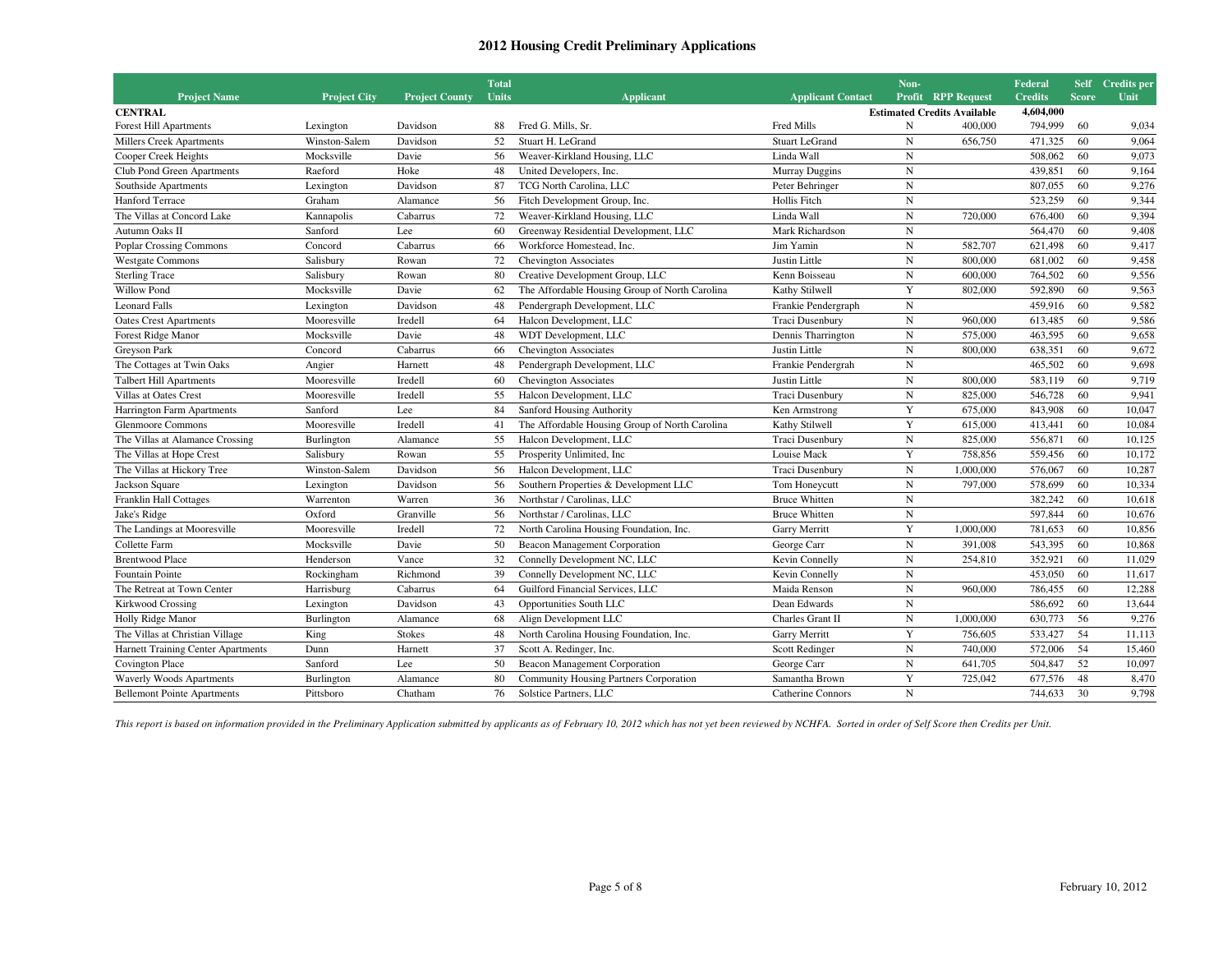|                                     |                     |                       | <b>Total</b><br><b>Units</b> |                                                |                          | Non-<br>Profit |                                    | Federal<br><b>Credits</b> | Self<br><b>Score</b> | Credits per<br>Unit |
|-------------------------------------|---------------------|-----------------------|------------------------------|------------------------------------------------|--------------------------|----------------|------------------------------------|---------------------------|----------------------|---------------------|
| <b>Project Name</b>                 | <b>Project City</b> | <b>Project County</b> |                              | <b>Applicant</b>                               | <b>Applicant Contact</b> |                | <b>RPP Request</b>                 | 4,412,000                 |                      |                     |
| <b>EAST</b>                         |                     |                       |                              |                                                |                          |                | <b>Estimated Credits Available</b> |                           |                      |                     |
| Hunter Hill Apartment Homes         | Tarboro             | Edgecombe             | 56                           | Holly L. Smith                                 | <b>Holly Smith</b>       | N              | 875,000                            | 461,884                   | 60                   | 8,248               |
| Rocky Meadows Apartment Homes       | <b>Rocky Mount</b>  | Nash                  | 48                           | Hunter C. Bourne, III                          | Hunter Bourne            | N              |                                    | 402.217                   | 60                   | 8,380               |
| <b>Beaufort Spring</b>              | Beaufort            | Carteret              | 48                           | <b>Evergreen Construction Company</b>          | Tim Morgan               | N              | 500,000                            | 440,055                   | 60                   | 9.168               |
| Harris Landing Apartments           | Jacksonville        | Onslow                | 72                           | Greenway Residential Development, LLC          | Mark Richardson          | N              | 482,713                            | 661,120                   | 60                   | 9,182               |
| <b>Ashley Park Apartments</b>       | New Bern            | Craven                | 72                           | Jenkins Properties Limited Partnership         | Ragan Ramsey             | N              |                                    | 668,005                   | 60                   | 9,278               |
| Lockwood Village Apartments         | Wilmington          | New Hanover           | 60                           | SNW, LLP                                       | Stephanie Norris         | N              | 800,000                            | 559,213                   | 60                   | 9,320               |
| <b>Madison Place Apartments</b>     | Rocky Mount         | Nash                  | 40                           | Scott A. Redinger, Inc.                        | Scott Redinger           | N              | 800,000                            | 373,501                   | 60                   | 9,338               |
| Southerland Village Apartments      | Wallace             | Duplin                | 48                           | Landmark Asset Services, Inc.                  | Richard Angino           | N              |                                    | 456,317                   | 60                   | 9,507               |
| <b>Becker Place Apartments</b>      | Roanoke Rapids      | Halifax               | 40                           | Weaver Kirkland Housing, LLC                   | Linda Wall               | N              | 560,000                            | 381,530                   | 60                   | 9,538               |
| <b>Addison Place</b>                | New Bern            | Craven                | 72                           | Wynnefield Properties, Inc.                    | Craig Stone              | N              | 552,000                            | 687,893                   | 60                   | 9,554               |
| <b>Ashton Way Apartments</b>        | Garner              | Johnston              | 80                           | The BTR Communities Group, LLC                 | <b>Bill Scantland</b>    | N              |                                    | 769,312                   | 60                   | 9.616               |
| Copperstone Apartments              | Whiteville          | Columbus              | 40                           | Connelly Development NC, LLC                   | Kevin Connelly           | N              | 169,978                            | 389,799                   | 60                   | 9,745               |
| <b>Edenton Place</b>                | Edenton             | Chowan                | 50                           | Lucius S. Jones and Lucius S. Jones, Jr.       | Lucius Jones             | $\mathbf N$    | 445,000                            | 500,690                   | 60                   | 10,014              |
| Cleveland Green Phase II Apartments | Garner              | Johnston              | 40                           | United Developers, Inc.                        | Murray Duggins           | N              | 600,000                            | 408,227                   | 60                   | 10,206              |
| Covey Reserve Apartments            | Whiteville          | Columbus              | 44                           | <b>SNW. LLP</b>                                | Stephanie Norris         | N              |                                    | 457,038                   | 60                   | 10,387              |
| Villages at Westhaven               | Wilson              | Wilson                | 40                           | Pendergraph Development, LLC                   | Frankie Pendergraph      | N              | 200,000                            | 433,953                   | 60                   | 10,849              |
| Park Manor                          | Snow Hill           | Greene                | 32                           | Guilford Financial Services, LLC               | Maida Renson             | N              | 413,188                            | 347,665                   | 60                   | 10,865              |
| <b>Summer Tree Apartments</b>       | Wallace             | Duplin                | 24                           | <b>HEGM</b> Corporation                        | <b>Gary Ellis</b>        | N              | 515.933                            | 264,658                   | 60                   | 11,027              |
| Heritage Trace                      | Wilson              | Wilson                | 56                           | Creative Development Group, LLC                | Kenn Boisseau            | N              | 265,000                            | 622,534                   | 60                   | 11,117              |
| Whichard's Landing                  | Tarboro             | Edgecombe             | 56                           | Carolina Project Equities LLC                  | Alan F. Scott            | $\mathbf N$    |                                    | 641,854                   | 60                   | 11,462              |
| Forest Edge Apartments, Phase II    | <b>Tabor City</b>   | Columbus              | 48                           | Holly L. Smith                                 | <b>Holly Smith</b>       | N              |                                    | 536,263                   | 58                   | 11,172              |
| Pine Ridge Senior Apartments        | Wilmington          | New Hanover           | 50                           | Housing and Economic Opportunities             | Glenn Floyd              | Y              |                                    | 387,736                   | 57                   | 7,755               |
| <b>River Forest</b>                 | Wilmington          | New Hanover           | 120                          | Roger J Gendron                                | Roger Gendron            | N              |                                    | 985,000                   | 56                   | 8,208               |
| Tullamore                           | Beaufort            | Carteret              |                              | East Carolina Community Development Inc.       | Keith Walker             | Y              | 687,464                            | 308,466                   | 54                   | 8,569               |
| Ravenswood Apartments               | Wilson              | Wilson                | 72                           | <b>SNW. LLP</b>                                | Stephanie Norris         | N              |                                    | 713,955                   | 54                   | 9,916               |
| Eagle Point                         | Jacksonville        | Onslow                | 68                           | The Affordable Housing Group of North Carolina | Kathy Stilwell           | Y              | 591,000                            | 755,079                   | 54                   | 11,104              |
| Riverwood Place                     | Clayton             | Johnston              | 60                           | TBLF Riverwood, LLC                            | <b>Sherrod Banks</b>     | N              | 900,000                            | 524,849                   | 51                   | 8,747               |
| Riverwood Haven                     | Clayton             | Johnston              | 48                           | Fred Smith Development Company                 | Fred Smith, Jr.          | N              | 720,000                            | 455,800                   | 51                   | 9,496               |
| Powerscourt                         | Jacksonville        | Onslow                | 60                           | East Carolina Community Development Inc.       | Keith Walker             | Y              | 465,000                            | 586,685                   | 50                   | 9.778               |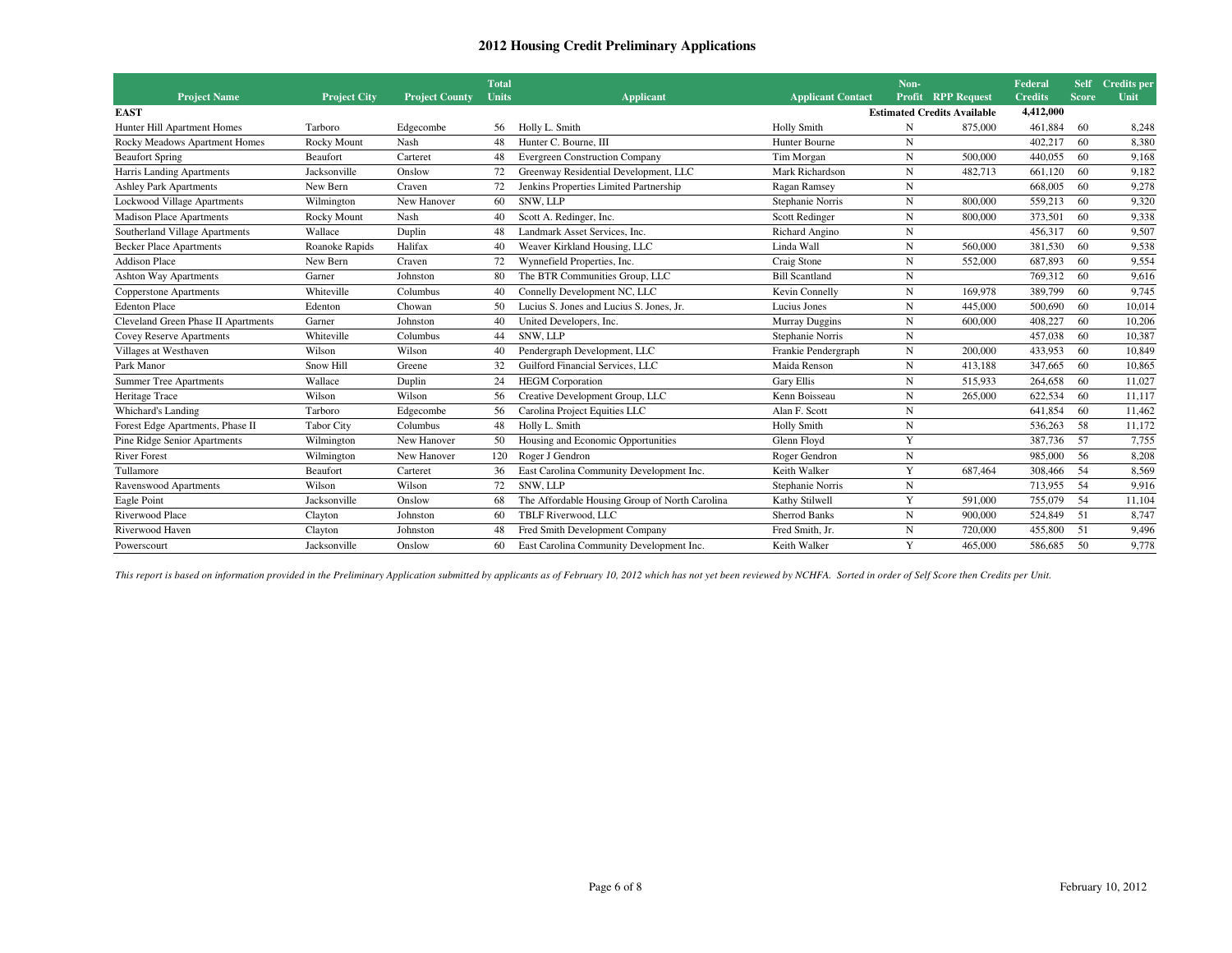|                                      |                      |                       | <b>Total</b><br><b>Units</b> |                                                 |                          | Non-        |                                                          | Federal<br><b>Credits</b> | <b>Self</b><br><b>Score</b> | Credits per |
|--------------------------------------|----------------------|-----------------------|------------------------------|-------------------------------------------------|--------------------------|-------------|----------------------------------------------------------|---------------------------|-----------------------------|-------------|
| <b>Project Name</b><br><b>METRO</b>  | <b>Project City</b>  | <b>Project County</b> |                              | <b>Applicant</b>                                | <b>Applicant Contact</b> | Profit      | <b>RPP Request</b><br><b>Estimated Credits Available</b> | 6,905,000                 |                             | Unit        |
| Givens Park at Gerber Village        | Asheville            | Buncombe              | 120                          | Givens Estates, Inc.                            | <b>Teresa Stephens</b>   | Y           | 1.000.000                                                | 1.000.000                 | 60                          | 8,333       |
| Woodlea View                         | Greensboro           | Guilford              | 66                           | Scott A. Redinger, Inc.                         | Scott Redinger           | N           | 990,000                                                  | 599,241                   | 60                          | 9,079       |
| Sardis Senior Apartments             | Charlotte            | Mecklenburg           | 64                           | Creative Development Group, LLC                 | Kenn Boisseau            | N           | 900,000                                                  | 608,870                   | 60                          | 9,514       |
| <b>Westerly Oaks Apartments</b>      | Charlotte            | Mecklenburg           | 84                           | Greenway Residential Development, LLC           | Mark Richardson          | N           | 600,000                                                  | 806,336                   | 60                          | 9,599       |
| <b>Carmel Ridge Apartments</b>       | Asheville            | Buncombe              | 80                           | Greenway Residential Development, LLC           | Mark Richardson          | N           |                                                          | 774,465                   | 60                          | 9,681       |
| <b>Granite Falls Apartments</b>      | Rolesville           | Wake                  | 72                           | <b>Granite Falls LLC</b>                        | <b>Gary Ellis</b>        | N           |                                                          | 712,837                   | 60                          | 9,901       |
| <b>Timber Spring</b>                 | Garner               | Wake                  | 48                           | <b>Evergreen Construction Company</b>           | Tim Morgan               | $\mathbf N$ | 600,000                                                  | 480,862                   | 60                          | 10,018      |
| <b>Brighton Pointe</b>               | Raleigh              | Wake                  | 96                           | Carolina Project Equities LLC                   | Alan Scott               | N           | 750,000                                                  | 980,200                   | 60                          | 10,210      |
| Northlake Senior Apartments          | Charlotte            | Mecklenburg           | 71                           | Carolina Project Equities LLC                   | Alan F. Scott            | N           | 600,000                                                  | 726,870                   | 60                          | 10,238      |
| The Terrace at Rocky Knoll           | Greensboro           | Guilford              | 48                           | Beacon Management Corporation                   | George Carr              | N           | 720,000                                                  | 496,141                   | 60                          | 10,336      |
| Holly Woods at Sunset Lake           | <b>Holly Springs</b> | Wake                  | 64                           | Halcon Development, LLC                         | Traci Dusenbury          | N           | 890,670                                                  | 676,392                   | 60                          | 10,569      |
| Village View                         | Jamestown            | Guilford              | 47                           | Beacon Management Corporation                   | George Carr              | N           | 705,000                                                  | 511.532                   | 60                          | 10,884      |
| <b>Bluebird Way</b>                  | Greensboro           | Guilford              | 40                           | Beacon Management Corporation                   | George Carr              | N           | 600,000                                                  | 467,228                   | 60                          | 11,681      |
| <b>Idlewild Pointe</b>               | Charlotte            | Mecklenburg           | 30                           | Opportunities South LLC                         | Dean Edwards             | N           | 320,000                                                  | 467,841                   | 60                          | 15,595      |
| Preiss-Steele Place                  | Durham               | Durham                | 82                           | Development Ventures Incorporated               | Shannon McLean           | Y           | 1,230,000                                                | 472,307                   | 58                          | 5,760       |
| Capstone Villas                      | Rolesville           | Wake                  | 72                           | Jenkins Properties Limited Partnership          | Ragan Ramsey             | $\mathbf N$ |                                                          | 676,198                   | 57                          | 9,392       |
| <b>Willow Creek</b>                  | Cary                 | Wake                  | 53                           | DHIC. Inc.                                      | Natalie Britt            | Y           | 795,000                                                  | 535,024                   | 57                          | 10,095      |
| Whitehall                            | Wendell              | Wake                  | 24                           | Lucius S. Jones & Lucius S. Jones, Jr.          | Lucius Jones             | N           | 360,000                                                  | 249,406                   | 56                          | 10,392      |
| <b>Cypress Manor</b>                 | Fayetteville         | Cumberland            | 48                           | Delona Gardens/TCG United, LLC                  | Murray Duggins           | N           |                                                          | 535,187                   | 56                          | 11,150      |
| Eagle Market Place                   | Asheville            | Buncombe              | 70                           | Mountain Housing Opportunities, Inc.            | Cindy Visnich-Weeks      | Y           | 1,000,000                                                | 1,000,000                 | 56                          | 14,286      |
| Poyner Trace at Triangle Town Center | Raleigh              | Wake                  | 120                          | Creative Development Group, LLC                 | Kenn Boisseau            | N           | 1,000,000                                                | 1,000,000                 | 54                          | 8,333       |
| <b>Huntington Spring</b>             | <b>Wake Forest</b>   | Wake                  | 84                           | <b>Evergreen Construction Company</b>           | Tim Morgan               | N           | 500,000                                                  | 760,216                   | 54                          | 9,050       |
| Catawba Senior Housing               | Charlotte            | Mecklenburg           | 62                           | Charlotte-Mecklenburg Housing Partnership, Inc. | Patricia Garrett         | Y           | 934,622                                                  | 567,563                   | 54                          | 9,154       |
| Callabridge Landings                 | Charlotte            | Mecklenburg           | 64                           | North Carolina Housing Foundation, Inc.         | Garry Merritt            | Y           |                                                          | 690,776                   | 54                          | 10,793      |
| Daniels Landing Senior Living        | Greensboro           | Guilford              | 72                           | North Carolina Housing Foundation, Inc.         | Garry Merritt            | Y           |                                                          | 782,603                   | 54                          | 10,869      |
| Zachariah Alexander Seniors          | Charlotte            | Mecklenburg           | 60                           | Zachariah Alexander CDC                         | Timothy Lewis            | Y           |                                                          | 732,891                   | 54                          | 12,215      |
| <b>Mallard Creek Seniors</b>         | Charlotte            | Mecklenburg           | 120                          | WP East Development Enterprises                 | <b>Bernard Felder</b>    | N           |                                                          | 963,783                   | 52                          | 8,032       |
| Fayetteville Place                   | Raleigh              | Wake                  | 90                           | Capitol Area Developments, Inc.                 | Steve Beam               | Y           |                                                          | 1,000,000                 | 52                          | 11,111      |
| Wesley Heights Senior Housing        | Charlotte            | Mecklenburg           | 40                           | Charlotte-Mecklenburg Housing Partnership, Inc. | Patricia Garrett         | Y           |                                                          | 450,207                   | 52                          | 11,255      |
| Park Terrace Apartments Phase III    | <b>High Point</b>    | Guilford              | 78                           | <b>Laurel Street Residential</b>                | Dionne Nelson            | N           |                                                          | 844,829                   | 48                          | 10,831      |
| <b>Boulevard Phase II</b>            | Charlotte            | Mecklenburg           | 74                           | <b>Laurel Street Residential</b>                | Dionne Nelson            | N           |                                                          | 899,576                   | 46                          | 12,156      |
| Mercury at the Mills                 | Charlotte            | Mecklenburg           | 39                           | The Community Builders, Inc.                    | Rosa Estrada             | Y           | 585,000                                                  | 783,851                   | 46                          | 20,099      |
| Camden Glen                          | Raleigh              | Wake                  | 48                           | DHIC, Inc.                                      | Natalie Britt            | Y           | 625,000                                                  | 471,130                   | 45                          | 9,815       |